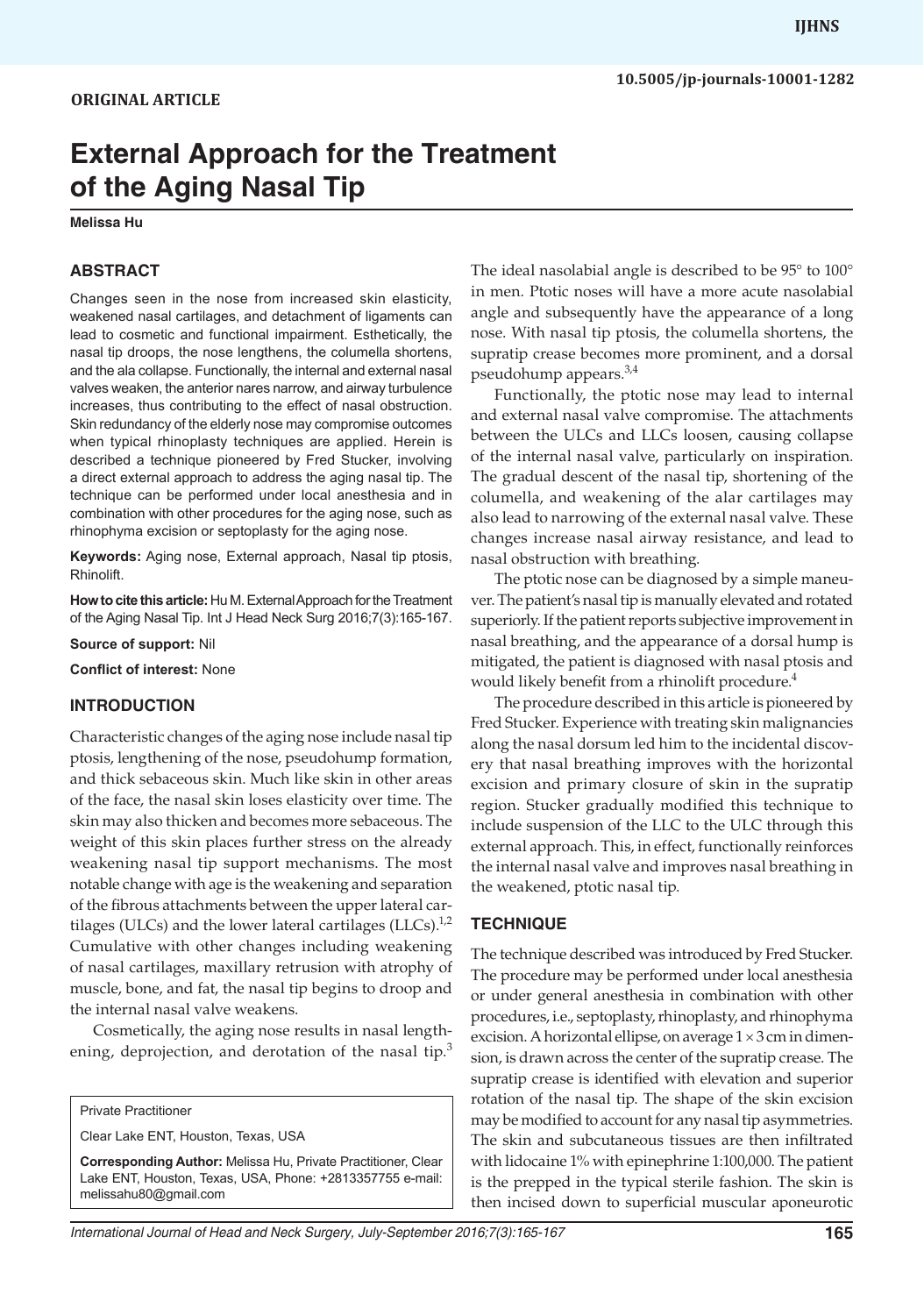system fascia, beveling the incision inwards to assist with skin eversion at the time of closure. Full-thickness skin is removed. Sharp dissection is then performed to reveal the cephalic border of the LLCs and the caudal border of the ULCs. In the aging patient, there is typically disarticulation of the intercartilagenous junction with downward displacement of the LLC; 4-0 polydiaxanone mattress sutures are placed approximately 1/3 to 1/2 below the cephalic border of the LLC and suspended 1/4 to 1/3 above the caudal border of the ULC. One mattress suture is placed on each side before being tied down sequentially. Tension is applied to the suture until the optimal position for elevation of the nasal tip, and suspension of the internal nasal valve is achieved. The suture is then tightened to slightly overcorrect the nasal tip ptosis. A second set of mattress sutures may be applied in order to fine tune suspension of the internal and external valve regions or address any asymmetries of the nasal tip. The skin is then closed with 5-0 chromic in a running locking fashion.

## **DISCUSSION**

Nasal tip ptosis is largely due to the increased laxity of the fibrous attachments between the ULCs and the LLCs. Other causes for nasal tip ptosis include a long septum, heavy nasal skin, an overactive depressor septi muscle, an elongated LLC that rotates the nasal tip caudally, vertically oriented lateral crura, or short and weak medial crura.<sup>2</sup> Several techniques and algorithms have been described to treat the aging nasal tip which include columellar and lateral crural strut grafts, spreader grafts, nasal tip grafts, cartilage excisions of the caudal septal and lateral crura, nasal tip suture techniques, and skin excisions at the rhinion. $4-6$  Studies have also demonstrated the effectiveness of suspension sutures of the

LLC to a more superior point on the ULC. This restores the normal anatomic relationship between the structures, and the ULC may further assist in stenting the vestibule open to improve nasal breathing.<sup>7,8</sup>

However, often the most difficult aspect of rhinoplasty in the aging patient is management of the excess nasal skin. The skin loses intrinsic elasticity, and with heavy thick nasal skin, it may not adapt to underlying cartilaginous and bony modifications in rhinoplasty procedures of aging patients.<sup>7,9</sup> Several methods have been adopted to address this problem, from steroid injections to the supratip region, defatting of the subcutaneous tissues, and excisions from the dorsal skin.<sup>3,10</sup>

The external approach to nasal tip ptosis allows direct access to the junction of ULC and LLC and modification to reinforce or reconstruct the attachments. Previous descriptions of rhinolift procedures place the incision at the nasal root or glabellar region.<sup>7,9,11</sup> This addresses skin elasticity with direct excision and allows the skin envelope to be pulled up in a pants and suspenders effect. However, this does not address the issues of weakened cartilaginous attachments or malrotated LLCs contributing to nasal ptosis. The direct excision of skin in the supratip region directly treats the inelastic, thick, and redundant skin of aging male noses and accesses the intercartilagenous junction for reinforcement. This approach may also be used for more extensive procedures. Ozturan et al<sup>12</sup> applied a wide-open dorsal approach for ptotic noses to complete bone reduction, septoplasty, reconstruction of the nasal framework, and nasal tip work.

The technique described by Stucker is simple, quick, and effective. This procedure can easily be performed under local anesthesia in the clinic. The external scar is minimal when performed correctly (Figs 1A and B).



Figs 1A and B: (A) Frontal view of patient 7 months postoperative from external rhinolift; and (B) profile view of patient 7 months postoperative from external rhinolift